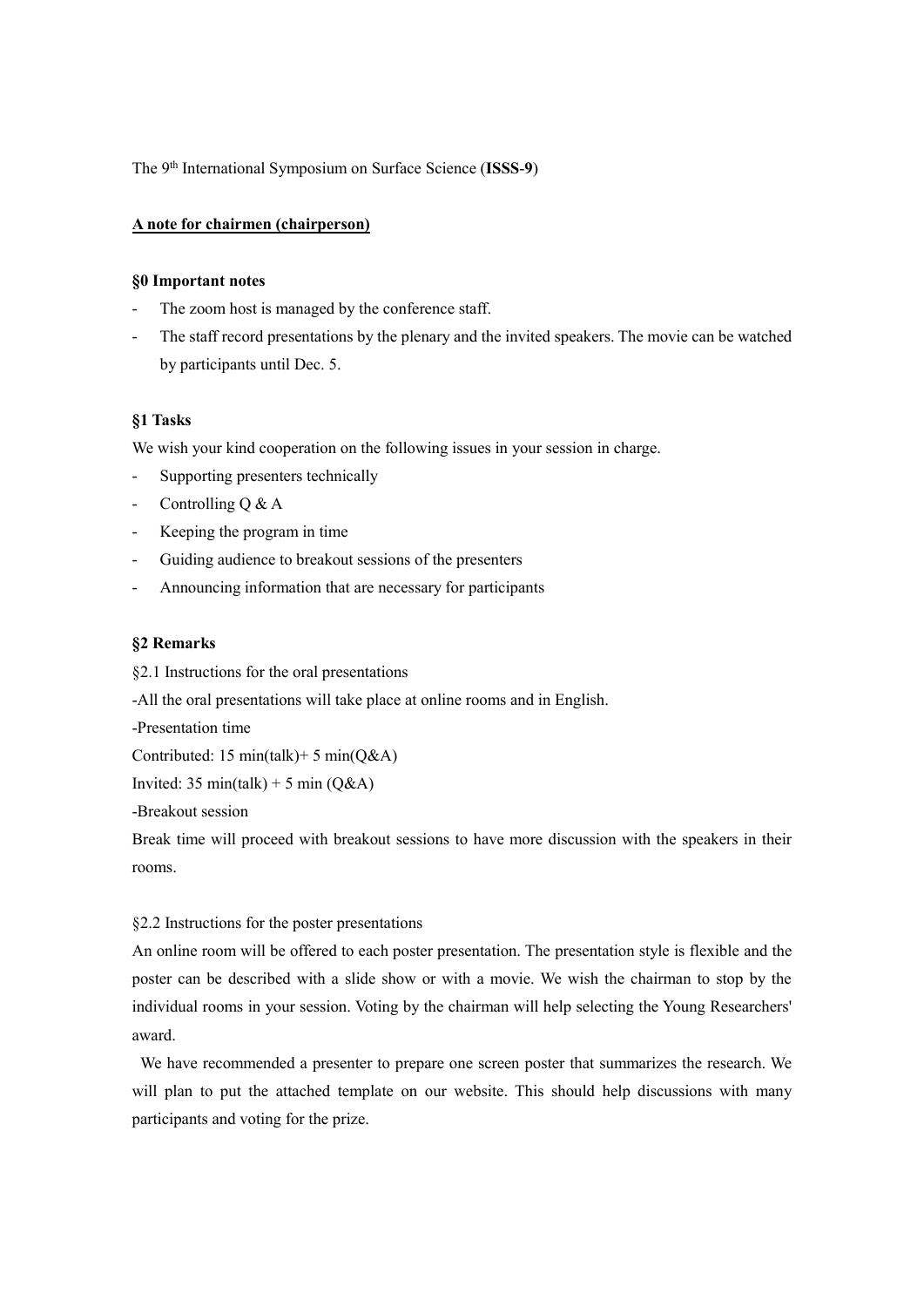# §2.3 Online room address

The online address will be informed to an e-mail address of your registration.

It will be the Zoom address and link.

# §2.4 A note from the ISSP publication team

The chairperson may be asked to join the publishing committee of the conference papers as an Associate Editor.

# **§3 Getting ready for a session**

§3.1 Online environment

Prepare the following items for using Zoom:

- Personal computer
- Webcam
- Headphones / Earphones / Speaker
- Microphone
- Internet environment that is suitable for an online meeting
- §3.2 Zoom
- You are able to install the Zoom app in your PC for free from the following page: https://zoom.us/download#client\_4meeting
- A preview room of Zoom will be prepared during the conference. It is recommended to check the operation in advance, especially if you are the first-time user.
- It is of note that you can enter the Zoom meeting rooms from the web browser of ISSS-9. Please remember it in case you are unable to install the Zoom app.
- A simple Zoom test can be done from https://zoom.us/test.
- §3.3 Time Keeping
- Please track the presentation time and inform the speaker as necessary. You may need to tell the remaining time or timeout.
- Here is a useful timer for an online meeting:
	- <https://ss.scphys.kyoto-u.ac.jp/person/yonezawa/contents/program/js/timer/latest/timer.html>

One can put a timer in your background by a freeware, such as OBS virtualcam [\(https://obsproject.com/\)](https://obsproject.com/) by capturing the window.

# **§4 Entering the Zoom meeting room**

Please enter your session in charge at least 10 minutes before the starts.

Please check if all of your online instruments, *i.e.* speaker, microphone and camera, are working well. Then, enter each venue (Zoom Meeting Room) from the ISSS-9 webpage.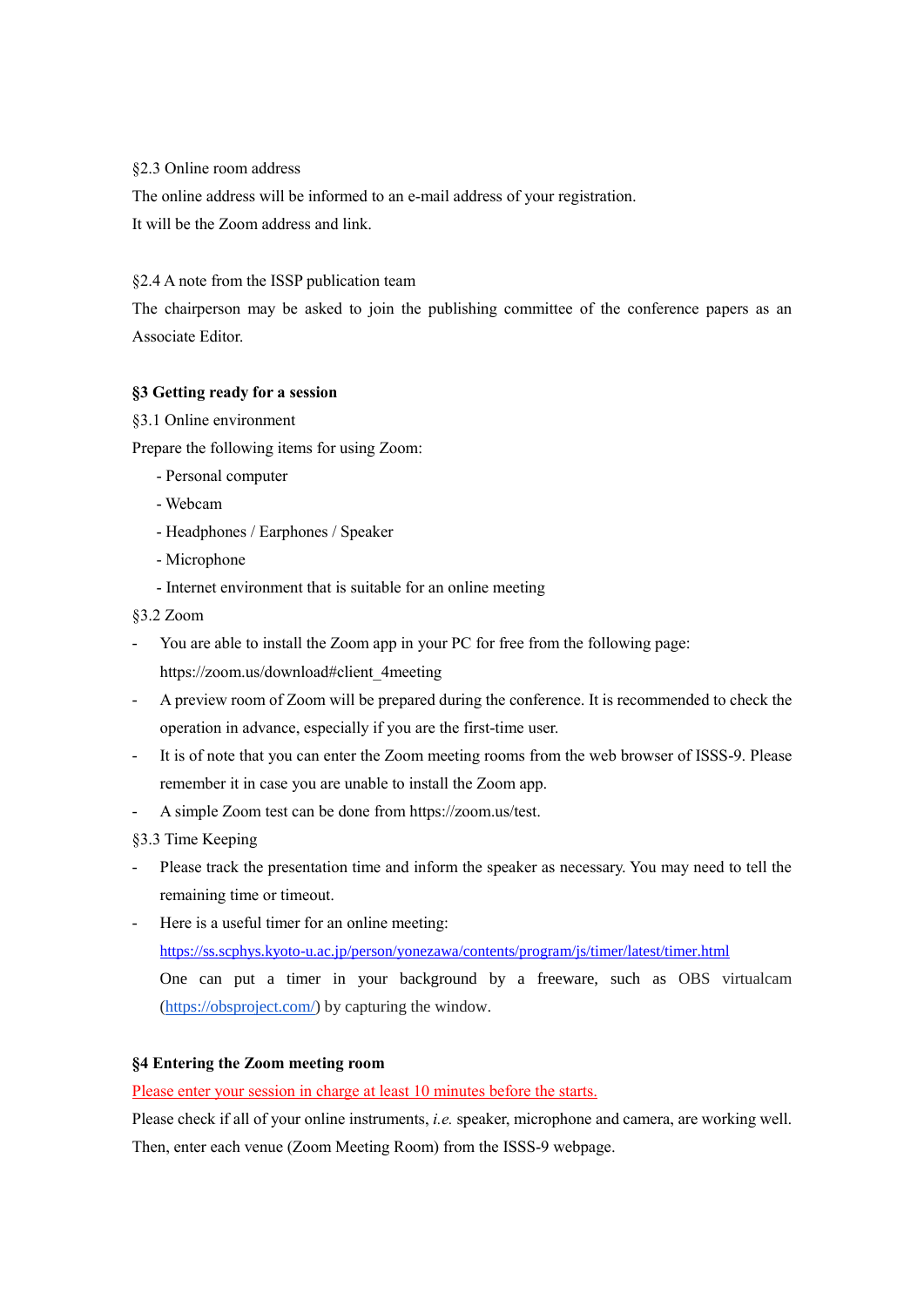- Please spare enough time to connect to the lecture hall (Zoom Meeting Room)
- When the browser displays "Do you want to open Zoom Meetings?", Press "Open Zoom Meetings". If you want to participate from the browser, select Cancel once and then go to the screen "From the browser".
- On the next screen, press "Test Computer Audio" to test the speaker and microphone. Then, press "Join Audio on Computer".

# **§5 Preparing the session**

- 1) If the full screen is displayed when you join the session, end the full screen display.
- 2) Click icons for the participant and chat, display the "participant" and "chat" screens on the right side of the window.
- 3) Click icons for the microphone and camera "Microphone: ON (unmute), Video (camera available): Set to "ON".
- 4) Check your displayed name and set it as "Chair: Name (affiliation)". [Example: Chair: Mr. John Black (Vacuum University)].
- 5) The setting name and the affiliation will be displayed to other participants identically.
- 6) In the default setting, it changes to full screen automatically when participants start screen sharing. If it is switched to this mode, the "participant" and "chat" screens become invisible, being difficult to catch questions. The full screen display should be canceled for your task as a chairman.

# **§6 Managing the session**

- 1) At the beginning of the session, please remind the following issues to participants:
	- We restrict recording or capturing of the presentation.
	- To set their appearance as "ISSS-9 ID: Name (Affiliation)"
	- [Example: Ken2021: Ken Abe (Univ. Interface)].
	- To turn off their microphone and video camera until Q & A. Question may be noted in a chat during the presentation.
- 2) Invite a speaker for presentation
- 3) Handle the presentation time (Please check §2.1) If exceeded the lecture time drastically, please urge them to end promptly.
- 4) Control Q & A

Questions can be from participants with a symbol of "raising hand" or in an online chat.

Appoint a questioner as appropriate and instruct to turn on the microphone and video for question.

- 5) When the specified time for Q & A has passed, announce the end of the presentation and move on to the next one.
- 6) At the end of a session, guide participants to the breakout session. We sincerely wish participation